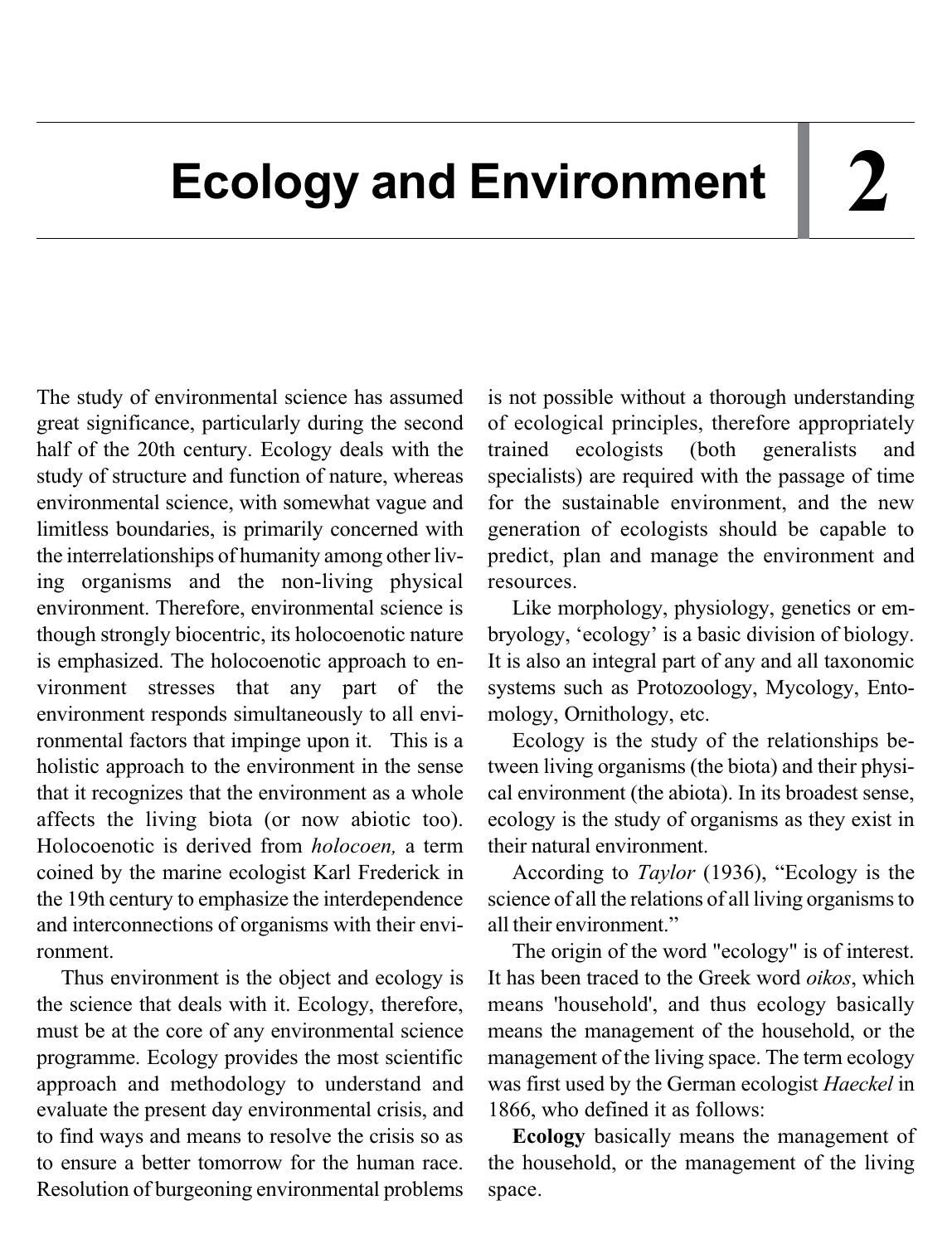area measured in terms of acres or hundreds of square miles to an exposed surface of rock or the lower surface or a twig, a few square centimeters or a fraction of a square millimeter in area. The latter two examples are called microhabitats by most ecologists; they have been intensively investigated for the past twenty or more years as instruments have become available for measuring the fluctuations in the microenvironment extent in such localities.

The environmental conditions prevalent within any specific habitat will be unique for that area, though similar conditions may prevail in a habitat of the same type a fraction of a kilometer or thousands of kilometers distant. For example, temperature, wind movement, fauna and flora present will be similar in any particular type of deciduous forest for any specific time of year, but all of these conditions will not be exactly the same for any two such habitats. Furthermore, conditions within any habitat will vary from place to place. For example, there would be in a forest environment different temperatures, humidity, and wind movement in the treetop area (forest canopy) than there would be near the forest floor or in the soil. Finally, to compound the situation, seasonal differences will exist in any habitat throughout the year. In a pond habitat, the temperature of the water, oxygen content, amount of plankton (including diatoms, algae, and bacteria as well as small and often immature crustaceans and various aquatic worms) and fish population will be quite different in the vernal (spring) period than they would be in the aestival (summer) aspect of the year.

#### **Ecologist**

The ecologist is a chartered libertine. He roams at will over the legitimate preserves of the plant and animal biologist, taxonomist, physiologist, geographer, meteorologist, climatologist, physicist, chemist and even the sociologist. He poaches

from all of these and from other established and respected disciplines.

Since Macfadyen wrote that passage (Animal Ecology: Aims and Methods, 1957), many changes have taken place in our attitudes and approaches to the study of the environment. In the mid-1950s, the global population figure was about 2.7 billion. Now, at the turn of the Millenium, it is more twice that at 6.0 billion. Whereas in the mid-1950s, it was the study of ecology that was seen as central to the study of the total environment. Now we recognise that we must deal with not only the natural environment but also the human environment. It is the impact of people upon the planet and, in particular, on its resource base that has now assumed major concern. The central position of the ecologist has been replaced by the 'specialist' trained in the skills of multi-disciplinary approach to problem solving. Geographical knowledge forms an integral part of this new multi-disciplinary approach for solving the environmental and conservation issues.



#### **BIOLOGICAL SPECTRA**

Delimitation of the field of ecology can be done on the basis of concept of levels or organization. We can think of the following sequence with respect to levels of organization: Genes  $\rightarrow$  Chromosomes  $\rightarrow$  cells  $\rightarrow$  tissues  $\rightarrow$  organs  $\rightarrow$  organ systems  $\rightarrow$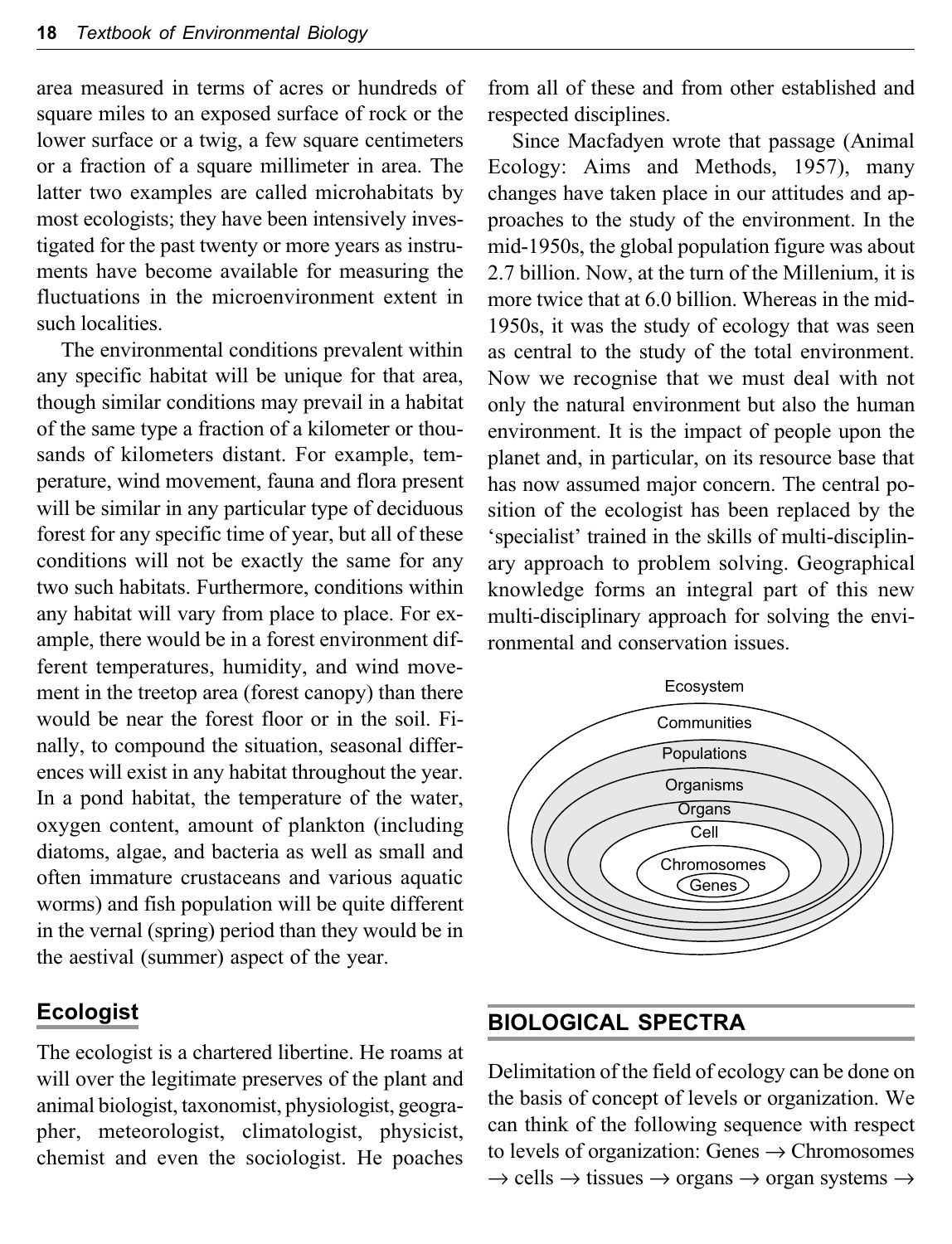organisms  $\rightarrow$  populations  $\rightarrow$  communities  $\rightarrow$  ecosystems, and the biosphere.

According to Odum, ecology is concerned mainly with the latter four levels (populations  $\rightarrow$ communities  $\rightarrow$  ecosystems  $\rightarrow$  biosphere), i.e., beyond that of the individual organism. The term "population" in ecological sense means 'groups of organisms'. Similarly, in ecology, the community (also known as biotic community) includes all the populations of a given area. The ecosystem or ecological system includes both the community and the nonliving environment, each influencing the properties of the other. The biosphere denotes the portion of the earth in which ecosystems can operate, i.e., biologically inhabited soil, air, and water.

An ecological hierarchy has been established that becomes more restrictive as we pass downward from one hierarchical level to another. The ecosystem includes all living and nonliving components of the environment, so that the entire world could be considered a giant ecosystem. A pond, a forest, and a desert area are examples of ecosystems, each containing living organisms. A pond ecosystem would likely contain algae, insects, crustaceans, bacteria, seed plants, snails and fish as its living component. Then the ecologist must consider all of the abiotic factors of the environment such as sunlight, cosmic radiation, temperature, oxygen concentration of the water, mineral content, type of substrate, and other related factors.

At the community level, as distinguished from the ecosystem, the ecologist is primarily concerned with the plant and animal life in an area.

Going a step further down, the ecological hierarchical ladder, population ecology deals with a species or at times several closely related species and can often provide with essential material. Meteo and rological studies and climatological data for certain geographic localities allow for a more subtle interpretation of results.

Pedology, the study of soils, their acidity, alkalinity, humus content, mineral content, soil type, and so on, is often of importance to the terrestrial ecologist. If an investigator restricts his studies to forest communities, a basic knowledge of forestry can be unvaluable in terms of forest type distribution, floristic composition and prevalent environmental factors.

Statistical data are becoming more important in interpreting the reasons for activity, population increases, migrations, probability of ecological events occurring in a particular area, sampling techniques and reliability of results.

Ecology is also closely allied with a number of biological disciplines; in fact, there are few biological disciplines that cannot be utilized by some ecologists in a phase of laboratory or field work. Some biological studies are of prime importance to the ecological investigator.

Since ecology is related to the study of physical and biological environment, therefore, many branches of science such as Physics, Chemistry, Geology, Microbiology, Botany and Zoology, are intimately associated with it. In other words, the study of various aspects of ecology is facilitated by the coordinated application of the various branches of science

Palaeontology provides information about the ancestral organisms and environmental situations prevalent in the past. Without the knowledge of the functional aspect (physiology) of life, the ecologist would generally have a very incomplete idea of the critical environmental factors and their effects on the biota. Systematics provide the means of identifying the organism(s) under investigation as well as information about the effects of isolation and geographic races. Evolution and genetics are utilized to interpret the reason for organic changes when linked with environmental conditions, establishment of new populations and species, environmental effects of genetic populations, and so on.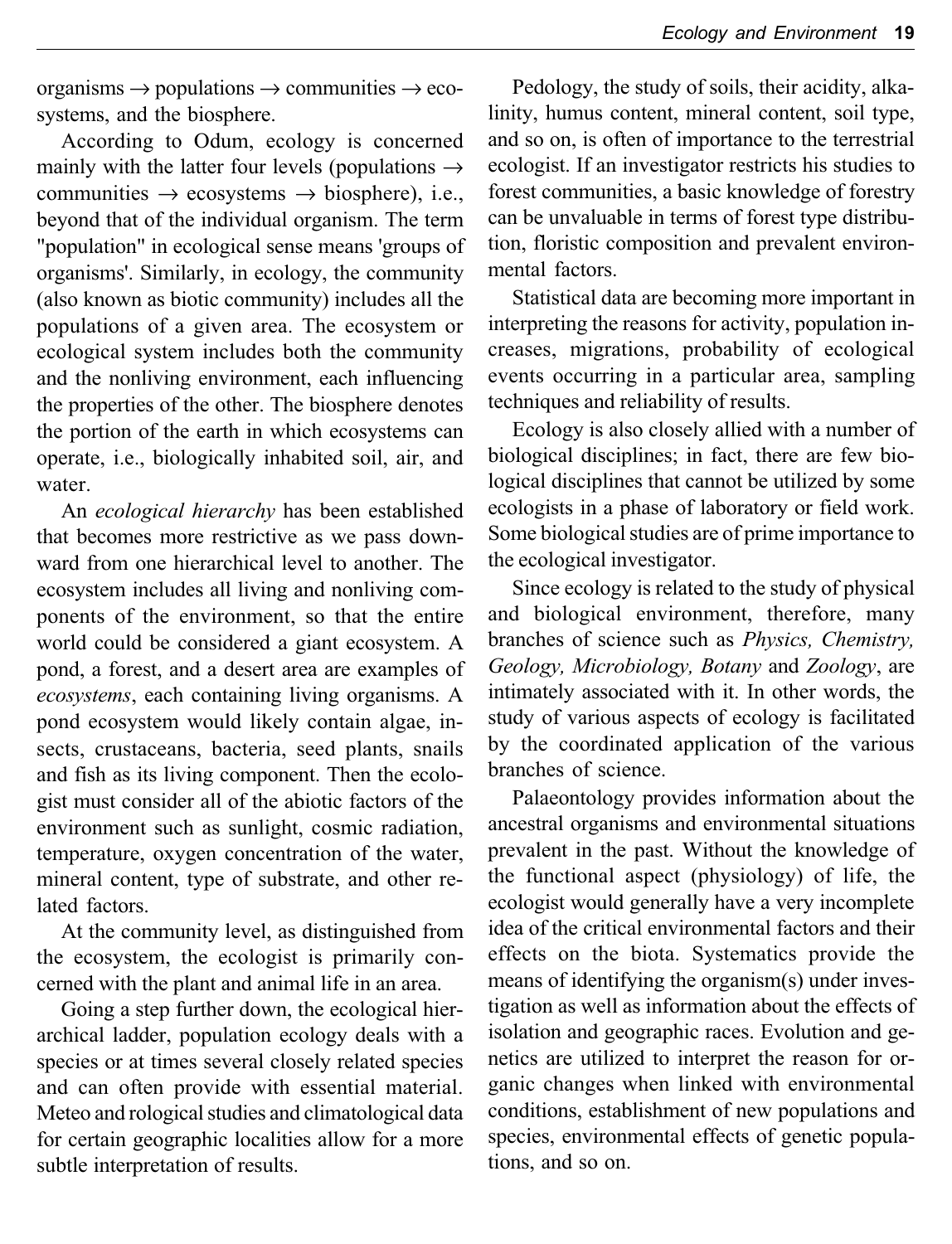Ecology may also be subdivided from the view point of taxonomy, e.g., plant ecology, insect ecology, microbial ecology, vertebrate ecology,  $etc.$ 

Ecology is concerned to a great extent with the habitat and is, consequently, applied habitat biology. The habitat may be defined as an area possessing uniformity of physiography, vegetation, climate, or any other quality investigator assumes is important. The environmental conditions prevalent within any specific habitat will be unique for the area, though similar conditions may prevail in a habitat of the same type a fraction of a mile or thousand of miles distant. For example, temperature, wind movement, fauna and flora present will be similar in any particular type of deciduous forest for any specific time of year, but all of these conditions will not be exactly the same for any two such habitats. Furthermore, conditions within any habitat will vary from place to place. For example, there would be in a forest environment different temperatures, humidity and wind movement in the treetop area than there would be near the forest floor or in the soil. In a pond habitat, the temperature of the water, oxygen content, amount of plankton (including diatoms, algae, and bacteria as well as small crustaceans and various aquatic worms) and fish population will be quite different in the spring period than they would be in the summer of the year.

Other specialized fields of ecology are zoogeography, the scientific study of the geographic distribution of animals; oceanography, the study of the biotic and physical conditions existing in oceans, bays, and estuaries; and limnology, the study of the living and nonliving components of inland waters (fresh water bodies, ponds, lakes and streams). With the establishment of specialized disciplines, the value of applied ecology has become apparent to farmers, agricultural extension workers, and foresters as many of the basic principles of ecology have been applied in solving problems such as dust bowls, soil erosion, wildlife

management, and other conservation problems throughout this country and other parts of the world. A few of the relationships that exist between ecology and related fields of study are represented in Fig. 2.1. This graphic presentation is far from exhaustive, but reciprocal exchanges between ecology and a related discipline are represented by double arrows.



Fig. 2.1 Graphic representation of the interdependence between ecology and other ecologically oriented disciplines.

#### **HISTORY OF ECOLOGY**

The beginning of ecology may be traced back to prehistoric man, who utilized environment information to hunt food, trap animals, find edible vegetation, and locate shelter to survive the hardships imposed by nature. Palaeontological evidence gathered in different parts of the world indicates the continual migration of some social groups and tribes to escape unfavourable temperatures or the harsh effects of storms.

#### **Environment in Vedas**

Veda is the oldest religious document originally available in the Sanskrit language. Literally, Veda means "knowledge", and Hindus are the followers of the Veda. The Vedic hymns were collected and arranged between 1000 and 500 BC. Vedas are considered to be the eternal truth and are comprised of four types: Rigveda (wisdom of verses), Yajurveda; (wisdom of sacrificial formulas),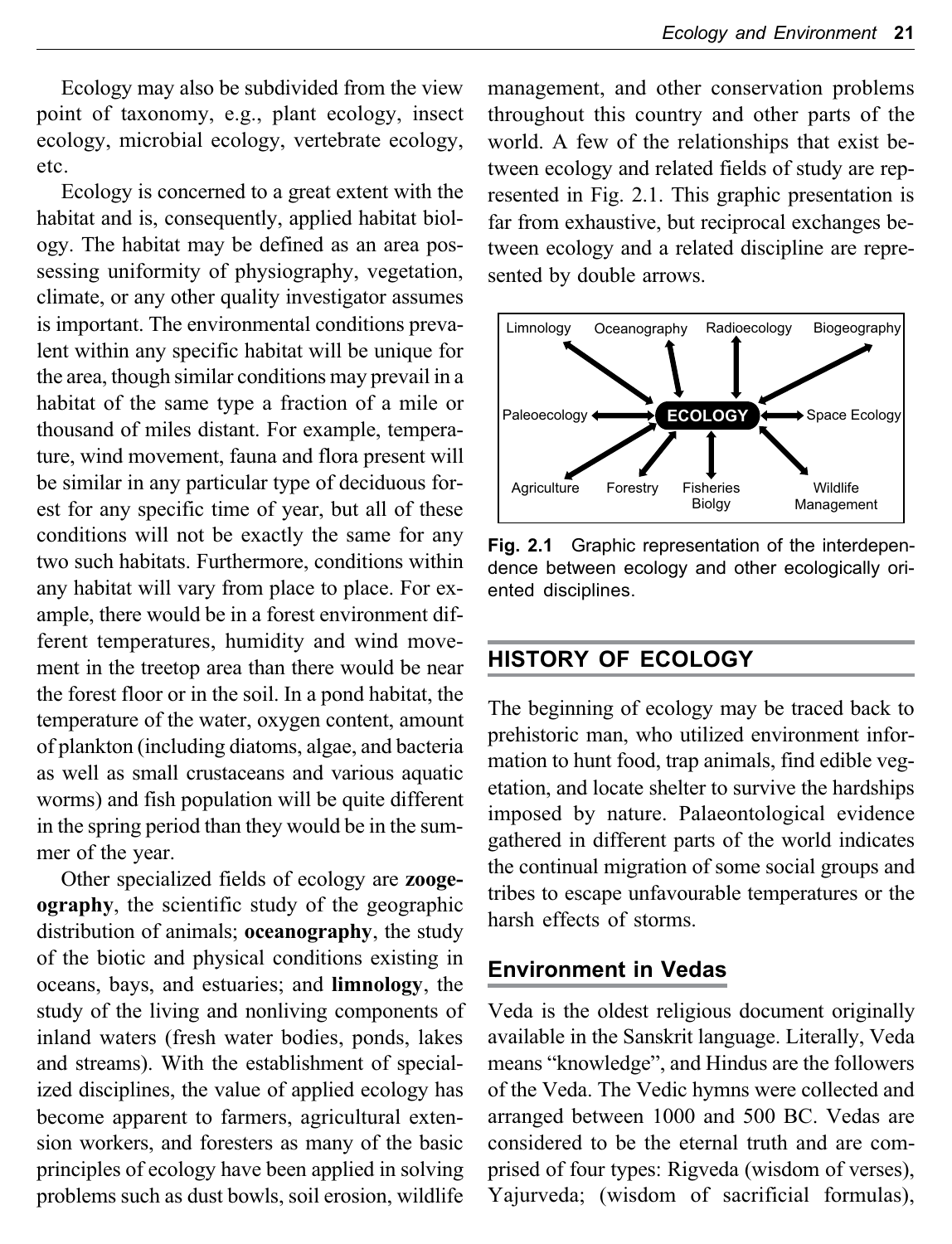Samveda (wisdom of chants) and Atharveda (wisdom of Atharvan priests). Vedas are the absolute religious authority for Hinduism and also contain the social, religious, cultural, spiritual and scientific life of the Aryans in the Vedic period, i.e., second millenium to 7th century BC.

Since Hinduism is polytheistic, many objects, both consumable and non-consumable, are designated as "holy". The Vedas have categorically explained the rule of nature, principle of food, life, intellect and immortality. Earth, space constellations, and their roles are also defined in the Vedas. For instance, sun and moon are celestial Gods; air. water and sky are aerial Gods; and earth, river, sea, and fire are the terrestrial Gods. The universe is composed of five elements: earth, sky, wind, water and fire.

Earth is represented as a Goddess, which feeds everyone. All the forms of the earth and of life on it are the children of the Earth. Rivers, trees, animals are the attendants of the Earth Goddess. The sun, moon, wind, rain, and lighting are the children of the sky. The sun is one of the three main deities of the Vedas, which is at the center of creation and known as the nourisher. The Rig-Veda says that the sun is the soul of the world. Between the earth and the sky, the abode of the sun, is the sphere of sky and air—the cosmic life breath. Fire is another important deity of the Vedas, which serves human from birth to death. Water is not only an element of purification but also the element pervading all life, and thus a symbol of pervasiveness. The Veda speaks a lot about the water or the rivers. The Himalayas and rivers, particularly confluence, are the inhabitants of Gods and Goddesses.

#### **Veda and Biodiversity**

The Vedas and the Upanishads mention that the Gods and Goddesses favor different biological resources. Knowledge of biodiversity, interrelation between living species and the environment, the

need to maintain natural dynamism, and the right ways of transgressing the ecological principles are mentioned in the Yajurveda. Similarly, Rigveda mentions about the forest goddess and healing properties of plants, tribes of fishes, goats, horses, cow, calves, dogs, owls, frog, etc. Cow is believed as a theriomorphic animal in Atharvaveda. Hence, followers of Veda should avoid eating it. In general practice, there are many flora and fauna that are sacred among the followers of the Vedas, because they are directly or indirectly related with different Gods or Goddesses. Among the faunal diversity, there is no discrepancy between domestic and wild animals as is evident from the following list:

#### **Animals Favored by Gods/Goddesses**

Cow: Goddess of wealth (Laxmi) Bull: Lord of animal (Pashupatinath) Lion and Tiger: Goddesses of power (Durga, Kali etc.) Horse: Lord Sun Serpent: Lord Shiva Monkey: Lord Hanuman Dog: Lord Bhairab Rat: God Ganesh Swan: Goddess of Knowledge (Saraswati) Fish: Lord Vishnu

Similarly, there are many sacred plants that Hindus worship regularly. For instance, Tulsi (Ocimum basilicum), Rudrakchya (Elaeocarpus sphaericus), Bar (Ficus bengalensis), Pipal (Ficus religiosa), and Sami (Ficus benjamina) are the most religious plant species. In the Rigveda, Soma (*Ficus benjamina*) is mentioned as the king of the plants. There are hundreds of medicinal plants, which are in use since the vedic periods till date.

There are some ecological codes of conduct practiced among the followers of the Vedas. For example, defecation in water resources is a sinful act. One should always pray in front of the food before taking the meal. In the same manner, Vedas insist upon not to disturb the habitat of wild animals including birds at night when they stay in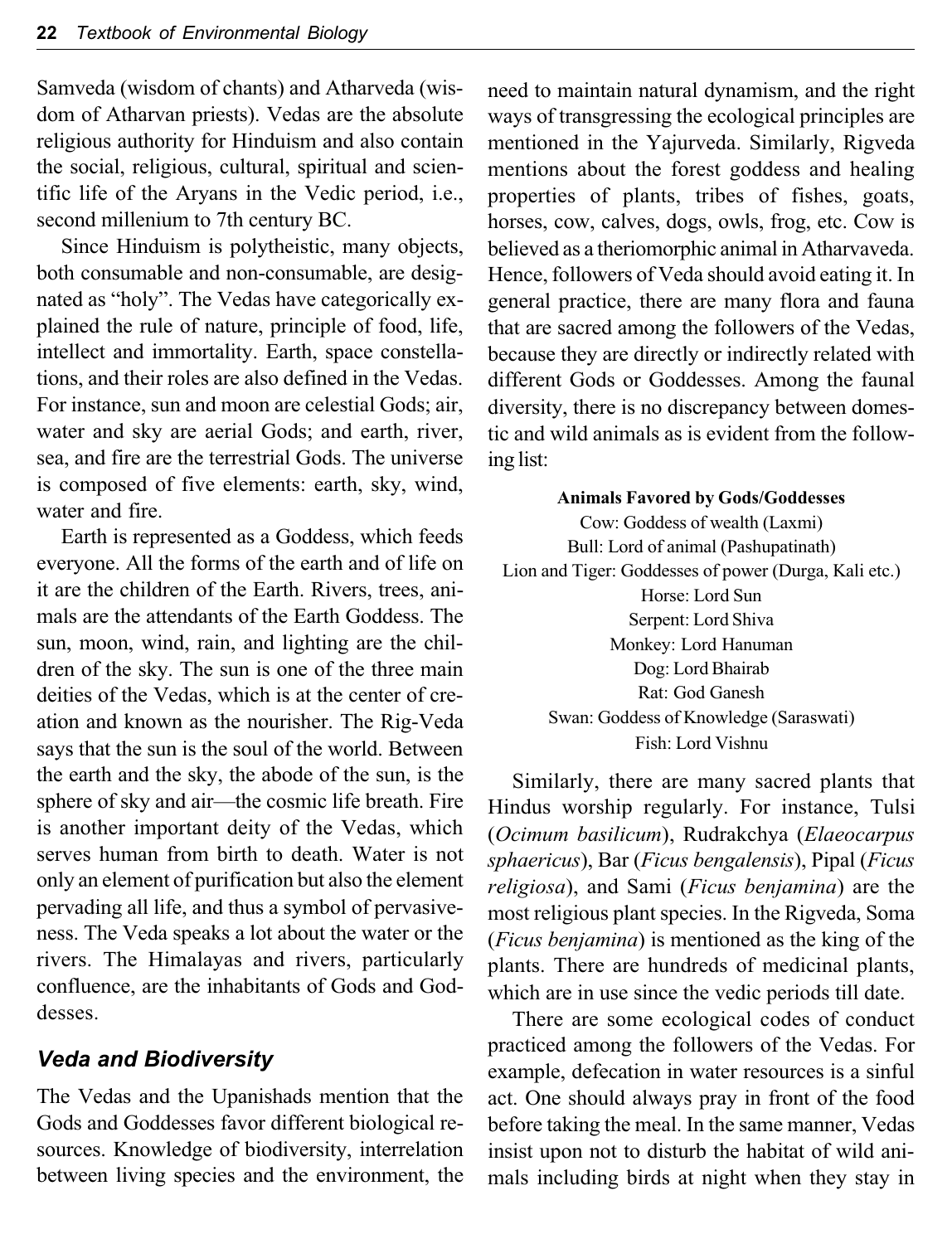their nests; trees are prohibited not to be cut during night because of the presence of God's soul in tree trunk. Such rules are mentioned in Law of Manu (Manusmriti). These rules were framed to avoid the tragedy of commons in the communities.

Ethics is the other very common factor among the Veda and environmental conservation and sustainable development campaigns. The Vedas accept that the soul is the sum of all the Gods; the soul is the unity that links all individual beings. Since material wealth, family, country, and the world cannot satisfy the human greed, the Vedas encourage spiritual freedom. Since, wealth and happiness is a legitimate human aspiration, Vedas insist that they should be gained in ethical ways if they are to lead to spiritual freedom.

The early Greek philosophers and scientists were aware of the importance of environmental studies. Aristotle in his writings on natural history refers to the habits of the animals and environmental conditions prevailing in certain areas. One of Aristotle's students, *Theophrastus*, a botanist, is considered by many as the first true ecologist, for he wrote about plant communities and the types of plants found in different areas. After a gap of many years, natural history studies were resumed by a number of workers. The Frenchman, Reau $mur$  (1683-1757), published six Volumes on the natural history of insects, which contained a great deal of ecological information about insects. It was during the nineteenth century that natural history studies became more numerous and knowledge began to accumulate at a rapid pace in tropical and temperate S. America. He collected plant specimens and recorded local environmental conditions including air temperature and type of flora.

#### Swedish Botanist-Carolus Linnaeus  $(1707 - 1778)$

One of the most important individuals in the early development of an ecological view of nature was



Swedish botanist Carolus Linnaeus  $(1707 - 1778)$ . Linnaeus was the father of modern taxonomy, the science of identifying and naming species. His great goal was to describe and catalog all known organ-

isms. In 1749, Linnaeus published a book called The Oeconomy of Nature. In this book, Linnaeus presented his view that nature, while seemingly chaotic and unpredictable, actually existed in a balanced state of order as designed by the creator. Linnaeus felt that if one looks closely at nature, it is clear that even the simplest organisms have an important role to play in this natural economy; that no living thing is useless.

Rather than the static, harmonious world that Linnaeus envisioned, nature was dynamic and constantly changing. The chief proponent of these views was German explorer and scientist Alexander von Humboldt (1769-1859). Humboldt insisted that the only way to understand nature's complexity was to take accurate measurements in the field and then search for general laws. Influenced by German philosopher, Immanuel Kant (1724-1804), von Humboldt believed that nothing in nature could be studied in isolation. All phenomena were connected

### **German Explorer-Scientist Alexander** von Humboldt 1769-1859



Alexander von Humboldt was the greatest explorerscientist of the eighteenth and early nineteenth centuries. Humboldt's contributions to science were remarkably diverse. He was

the first person to map areas of equal air temperature and pressure, a technique now used in every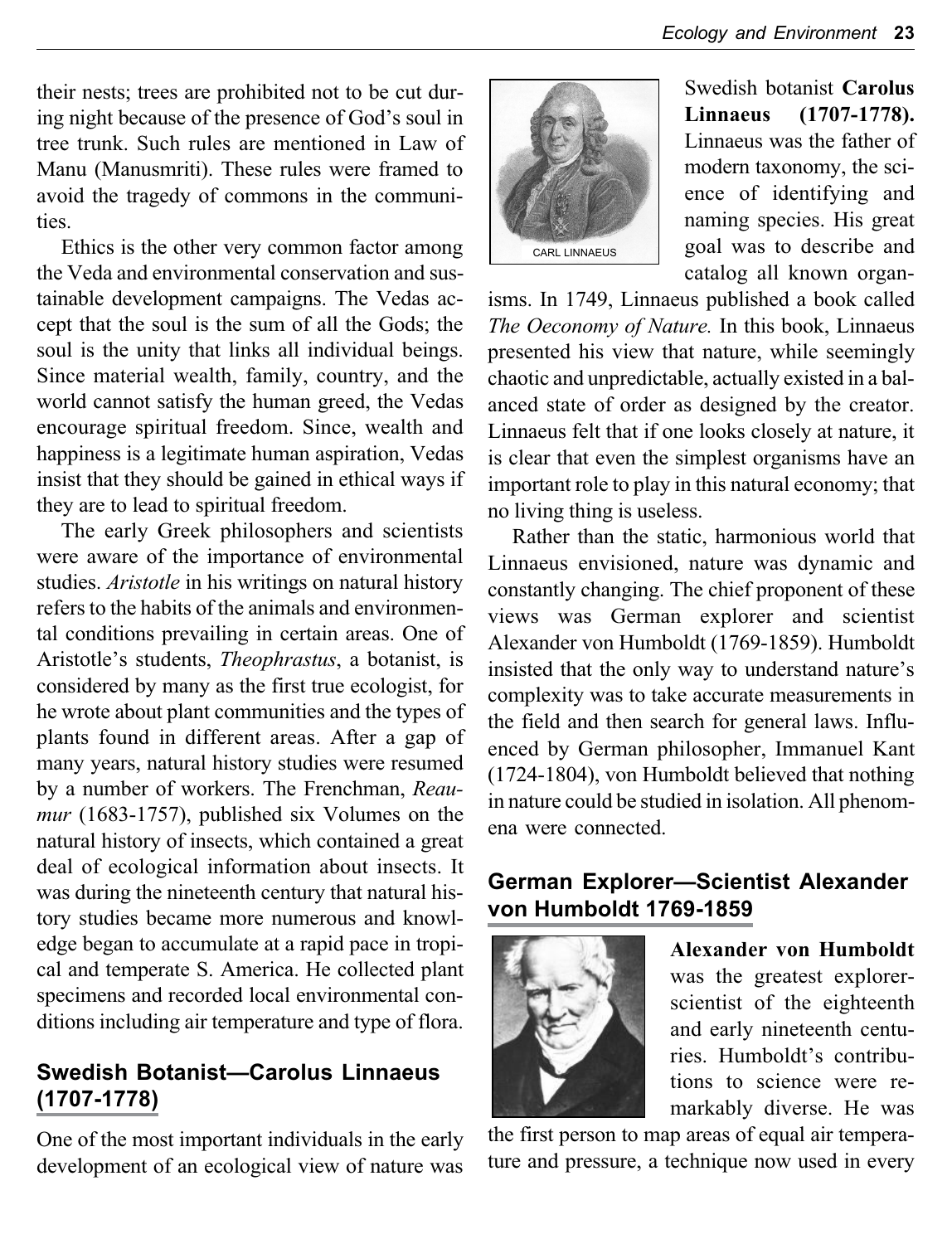weather forecast around the world. By measuring the magnetism of rocks in the Alps, he found that Earth's magnetic field reverses its polarity. This fundamental discovery allowed geologists in the twentieth century to prove the theory of continental drift. Humboldt also developed the idea of seismic waves that travel through Earth's surface after an earthquake. In physics, he conducted more than four thousand experiments on electricity and magnetism. Perhaps his most important research, however, concerned the distribution and environmental relationships of plants.

Humboldt's interest in botany developed early on. While a teenager he spent many hours with Karl Willdenow, one of the leading botanists in Europe, collecting and classifying plants in the woods around Berlin. In 1789, while studying at the University of Gottingen, Humboldt met Johann Forster. Forster had accompanied James Cook on a voyage around the world and was one of the best naturalists of his time. On expeditions with Forster to France, England, and the Netherlands, Humboldt learned the techniques of scientific observation, plant classification, and precise measurement, which he kept on employing throughout his long and incredibly productive career.

In 1790, Humboldt began work in plant geography that had revolutionized botany. Humboldt's botanical work was greatly influenced by German natural philosophers such as Immanuel Kant. Kant believed that there was an underlying causal unity in nature and that Earth should be viewed as a single, interconnected one complex unit. Extending these ideas to the study of plants, Humboldt sought to create a universal, **holistic** science of botany that encompassed both the diversity and interrelationship in the nature. He stated: "Science can only progress ... by bringing together all of the phenomena and creations that the earth has to offer ... nothing can be considered in isolation. ... Nature, despite her seeming diversity, is always a unity."

By 1797, Humboldt had become bored with his work in geology at the German Ministry of Mines. "I was spurred by an uncertain longing for the distant and unknown," he wrote. "For ... danger at sea ... the desire for adventures." On June 5, 1799, accompanied by his colleague, the botanist Aimé Bonpland, Humboldt embarked on an expedition to South America to "find out how the geographic environment influences plant and animal life." Landing in Cumana, Venezuela, Humboldt spent the next five years exploring un-charted regions of the Oronoco River, Colombia, Peru, and Ecuador.

During this journey, Humboldt survived attacks by Native Americans, tropical disease, starvation, near drowning in capsized canoes, and shocks from electric eels. Despite incredible hardships, he carried out meticulous observations on South American plants, geography, geology, climate, Aztec art, and native languages. In Ecuador, he mapped the zonation of vegetation on mountain sides and correlated this zonation with climatic changes. In Venezuela, anticipating the field of conservation biology, he analyzed complex relationships between logging, river ecology, and erosion. These fundamental studies of the relationships between plants and their environment laid the foundation for the emergence of the science of ecology during the nineteenth century.

Humboldt's extensive work stimulated other naturalists to investigate the flora and fauna of S. America. Of the many naturalists, Henry Bates and Richard Spruce explored this portion of the world and collected important data. Other naturalists journeyed to other areas of the world during this period. Eward Forbes, a British naturalist, investigated the flora and fauna of the Mediterranean sea as well as fossil deposits. He believed that plants as well as animals had moved across land bridges between Europe and the British Islets in the geological past. Significant advances were made in the eighteen and nineteenth centuries, when the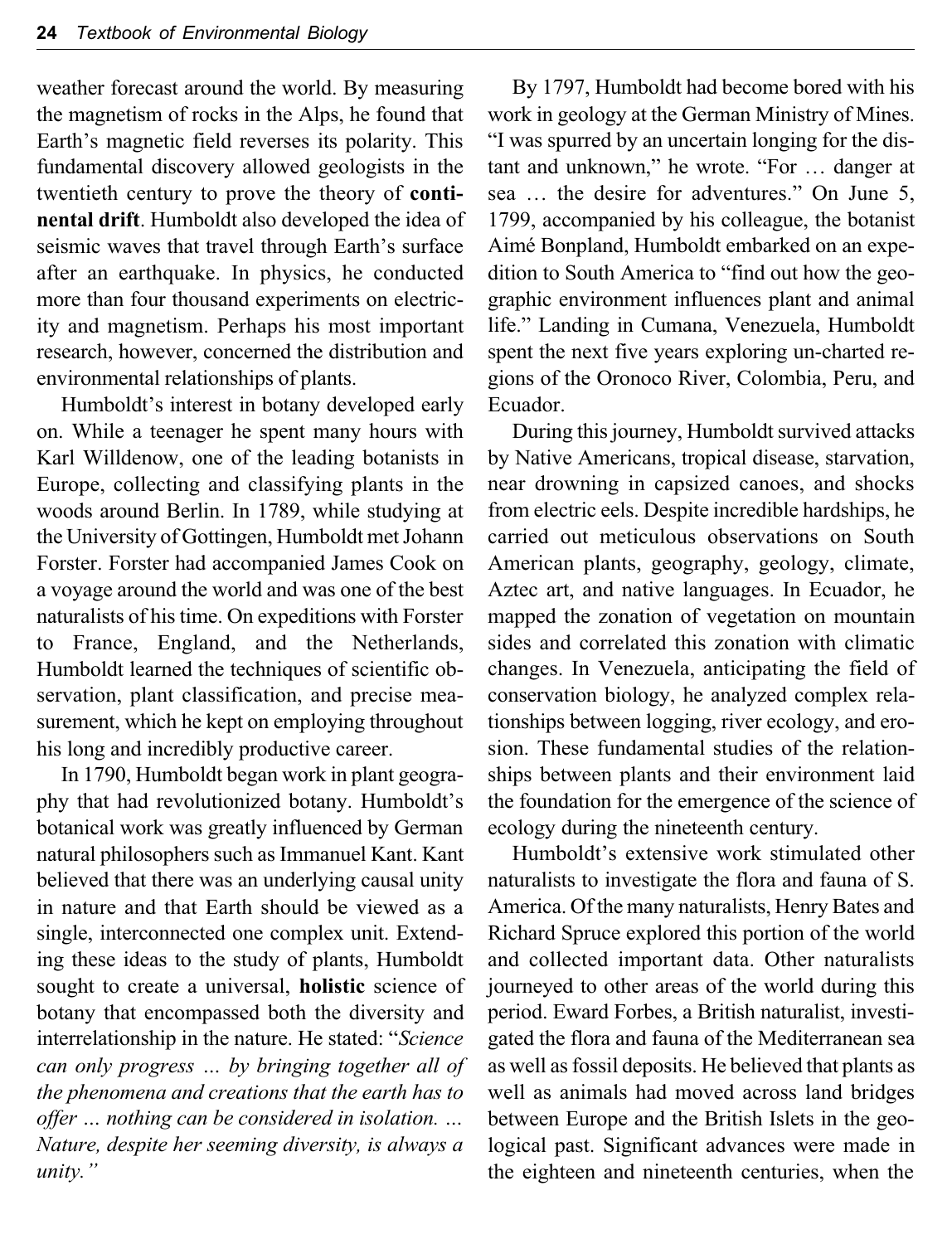son Botanical Congress adopted the term "ecology" as denoting a new branch of botany distinct from physiology and morphology.

The community concept of study, which materialized toward the latter part of the nineteenth century, heralded the birth of modern ecology as distinct from the important but more generalized, nature studies of preceding eras. A community, in the most limited sense, may be represented by two species living together or in close proximity to one another, though in actuality many species are generally involved. However, as regards community studies, the fact that two or more species are living together in a limited area is not only obvious but superficial. The importance of community work, in the ecological sense, is the study of interaction between species and its effect on longevity and changes in the surrounding environmental conditions. Various aspects of community interactions-parasitism, predation, and other vital heterospecific and reciprocal relationships—are presented in later sections of this text. Botanists of this period realized the importance of plant communities some time before zoologists became aware of the value of aggregate interactions. Le Coq, Sendtner, and Kerner are a few of the botanical investigators involved with community, work in nature. Karl Mobius (1877), while studying oyster bed communities, stated: "Every oyster bed isa community of living beings, a collection of species, and a massing of individuals, which find everything necessary for their growth and continuance..... Science possesses, as yet, no word by which such a community where the sum of species and individuals, being mutually limited and selected under external conditions of life have.... continued in possession of a certain definite territory. I propose the word Biocoenosis for such a community. Thus, Mobius was one of the first animal ecologists to recognize the significance of communities and propose a synonym for the term community-a biocoenosis.

Shortly after the turn of the century, community studies increased in number. Davenport (1903) published a paper on the animal ecology of Cold Spring Harbor, and S.A. Forbes (1907) wrote about the distribution of Illinois fishes; both men used the community approach. E.Warming (1909), a Danish plant ecologist, recognized the interdependence and close relationships that often exist between plant and animal communities and cautiously recommended dealing with plant and animal communities as entities rather than separately, as had been done in the past, V. E. Shelford (1907, 1908) accepted Warming's cautious proposal and included pertinent data on both botanical and animal components of the environment in his now famous tiger beetle work.

As the years have passed, an immense amount of literature of an ecological nature has been published. During the first third of this century, the total volume of ecological work surpassed by a healthy margin all of the written material on ecology and natural history produced during all of the written preceding centuries of recorded history. A tendency toward increased specialization in ecology has occurred as is evidenced by the establishment of such disciplines as paleoecology, a study of environmental conditions and life as it existed in past ages. Pollen analysis, radioactive dating, and paleontology have aided the paleocologist.

#### **American Ecologist Eugene Odum**  $(1913 - 2002)$



Dr. Odum has been called the father of modern ecology, largely because of his work for the government in the early days of Savannah River Site. The year was 1951, Dr. Odum had been a zoology professor at the University of Georgia for